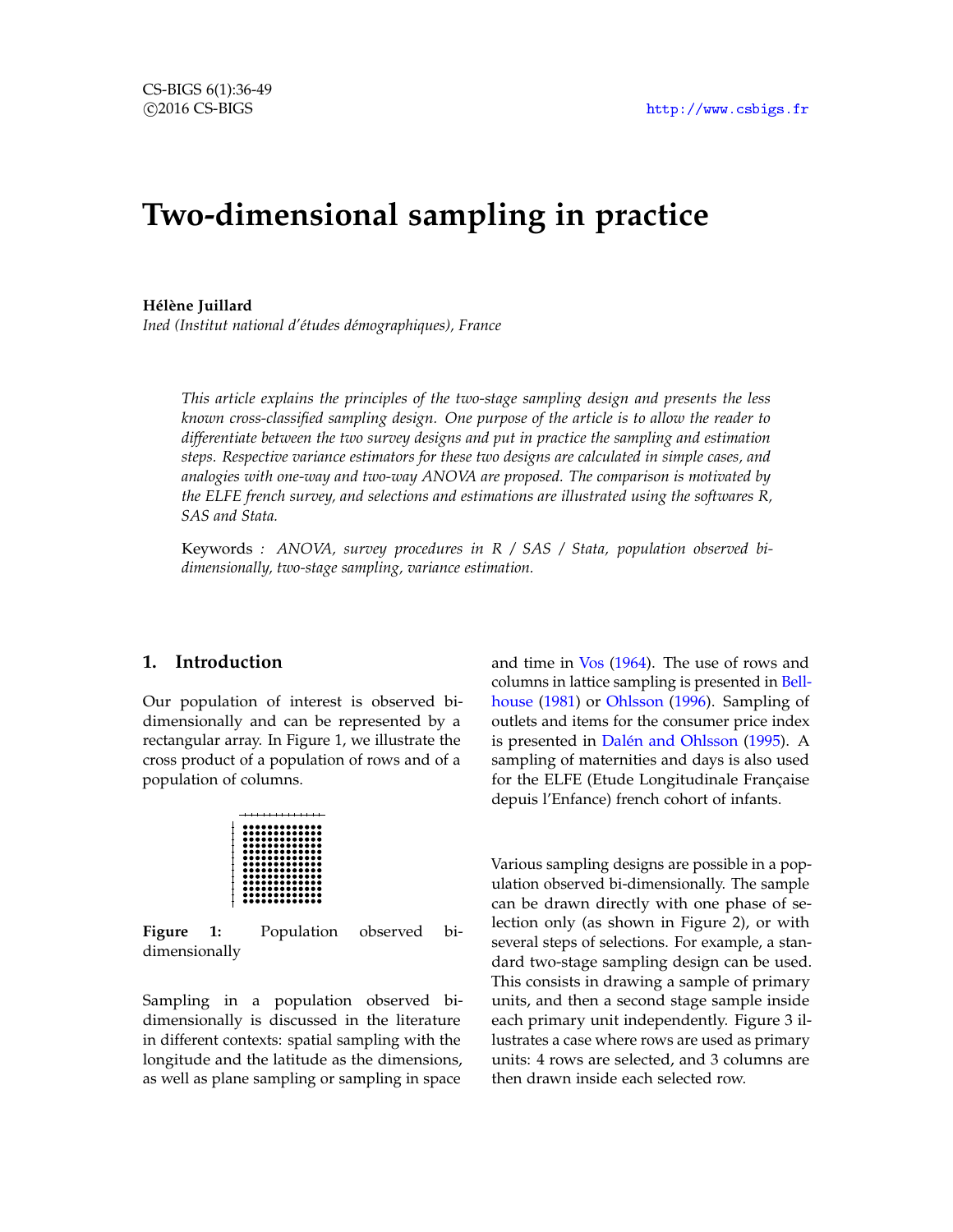<span id="page-1-0"></span>

**Figure 2:** Direct sampling in a population observed bi-dimensionally

<span id="page-1-1"></span>

**Figure 3:** Two-stage sampling in a population observed bi-dimensionally with rows as primary units

A cross-classified sampling design (CCS) can also be used, which proceeds as follows: two samples are drawn independently, and then crossed. In Figure [4,](#page-1-2) a sample of 4 rows and a sample of 3 columns are selected, which results in a final sample of 12 units row  $\times$  column.

<span id="page-1-2"></span>

**Figure 4:** Cross-classified sampling

For the two-stage and the cross-classified designs, we distinguish two steps of sampling: one on rows and one on columns. Nevertheless, the CCS design can not be regarded as a classic two-stage design. A classic two-stage design requires two assumptions: independence between the drawings made at each stage, also called the invariance property [\(Särndal et al.,](#page-11-4) [1992\)](#page-11-4); independence between the various drawings at the second stage, conditionally on the

first stage sample. For a CCS design, the invariance property is verified (independence between the sample of rows and the sample of columns), but the independence property is not (a same sample of columns is used for each row).

If the two-stage sampling design is well known, the CCS design presents a limited literature, recently completed by [Skinner](#page-11-5) [\(2015\)](#page-11-5) and [Juil](#page-11-6)[lard et al.](#page-11-6) [\(2016\)](#page-11-6). In practice, it is specifically used in the Consumer Price Index designs in different countries like the United States [\(Wilk](#page-11-7)[erson,](#page-11-7) [1957\)](#page-11-7) and Sweden [\(Dalén and Ohlsson,](#page-11-3) [1995\)](#page-11-3). One purpose of this article is to allow the reader to differentiate between these two sampling designs, and to put in practice the sampling and estimation steps. In practice, softwares like R, SAS or Stata propose sampling and estimation procedures for two-stage sampling, but to the best of our knowledge there is no such offer for the CCS design. This case study aims at illustrating the error committed by users, when treating the CCS design as a two-stage sampling design for variance computation and variance estimation. A R program which enables to perform variance estimation for a CCS design is available as supplementary material.

The comparison between two-stage sampling and CCS is motivated by the ELFE survey presented in Section [2](#page-2-0) with the data used for this case study. For these two designs, the total and ratio parameters are studied and corresponding variances as well as variance estimators are computed in a simple case. Analogies with one-way and two-way ANOVA are proposed, which enables to interpret the variance formulas in terms of column effect or row effect. In Section [3,](#page-2-1) we focus on the two-stage sampling design and in Section [4,](#page-7-0) we focus on the CCS design. We will compare the softwares advantages (R, SAS, Stata) in terms of selection procedures and variance estimation when estimating totals and ratios. The various estimators will be progressively illustrated in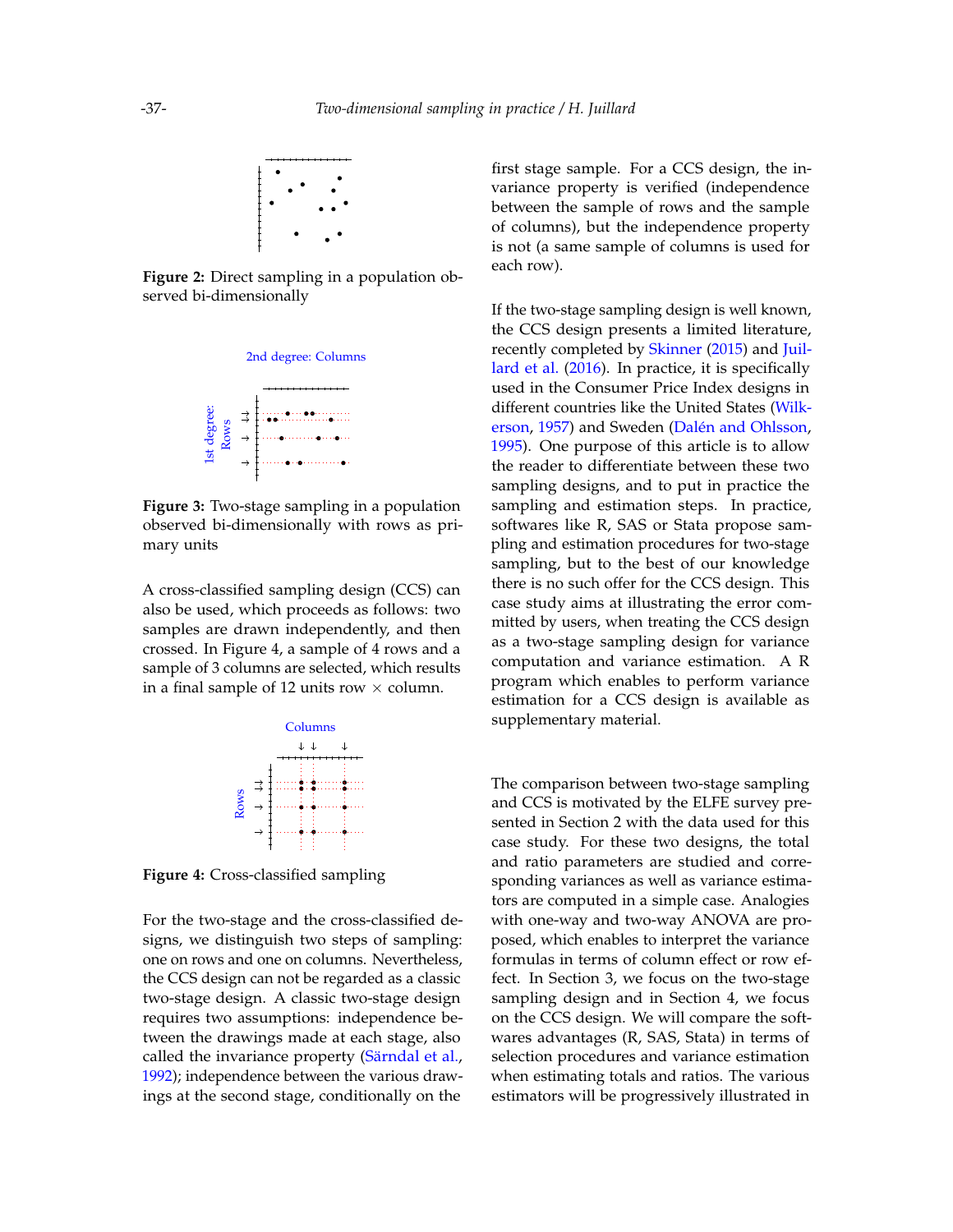this article. A comparison between the different methods of estimation for the two designs through simulations is proposed in Section [5.](#page-9-0)

# <span id="page-2-0"></span>**2. ELFE survey, data and softwares**

The  $ELFE<sup>1</sup>$  $ELFE<sup>1</sup>$  $ELFE<sup>1</sup>$  french cohort consists of more than 18,000 children whose parents consented to their inclusion. In each of the 320 selected maternity units, targeted babies born during 25 days (during four specific periods representing each of the four seasons) in 2011 were selected. In the ELFE survey, spatial (metropolitan France) and temporal (year 2011) variabilities was sought. In practice, logistical and administrative reasons oriented the sample design: a direct sampling (as illustrated in Figure [2\)](#page-1-0) or a two-stage sampling design (as illustrated in Figure [3\)](#page-1-1) could not be used. A CCS was implemented, crossing independently a sample of maternities and a sample of days. Stratified simple random sampling was used for the two populations, but in our study, we will consider a simple random sampling for the two designs. Owing to its two selection steps, the CCS design may be considered by data users as a two-stage sampling design, leading to erroneous variance estimation. This article aims at differentiating these two sampling designs, and at quantifying the bias in variance induced by such approximation of the survey design.

The dataset delivered with this article represents the ELFE population with  $N_M = 544$  maternities in the population  $U_M$  and  $N_D = 365$ days in the population  $U_D$  in 2011. Given the confidentiality issues, the interest variables in the dataset are count variables simulated taking into account different maternity and day effects. So as to mimic the variables in the ELFE survey, we consider the *Number of infants with a mother followed by a midwife* for the variable *Yik* and the *Number of infants born by caesarean* for *Zik* where *i* denotes the index for the maternity and *k* the index for the day. In this article, we will focus on the estimation

of total and ratio parameters and the variable *Xik* in the dataset, that will be used as the denominator for the ratio, can be considered as the *Number of births*. The construction of this count variables is detailed in Appendix [6.1.](#page-12-0)

The code is provided in order to replicate all results obtained in this article. Three softwares are used and compared: R 3.2.2 [\(R Core Team,](#page-11-8) [2015\)](#page-11-8), SAS 9.4 [\(SAS Institute Inc.,](#page-11-9) [2015\)](#page-11-9), Stata 13.1 [\(StataCorp.,](#page-11-10) [2013\)](#page-11-10). R is available from Comprehensive R Archive Network (CRAN) at [http://CRAN.R-project.org/.](http://CRAN.R-project.org/)

# <span id="page-2-1"></span>**3. Two-stage sampling: selection and estimation**

We begin by describing the basic principles of two-stage sampling. Assume that we are interested in some population  $U_M$  =  $\{u_1, \ldots, u_i, \ldots, u_{N_M}\}\$  of non-overlapping Primary Sampling Units (PSUs), where each PSU *ui* is itself a population of Secondary Sampling Units (SSUs) of size *N<sup>i</sup>* . A sample *S<sup>M</sup>* of size  $n_M$  is selected in  $U_M$  by means of some sampling design  $p_M(\cdot)$ . Inside each  $u_i \in S_M$ , a second stage sample  $S_i$  of size  $n_i$  is then selected according to some sampling design  $p_{iD}(\cdot|S_M)$ . The final sample of SSUs is  $S = \bigcup_{u_i \in S_M} S_i$ .

A two-stage sampling design is usually required to match the following assumptions:

**H1** Invariance: the design  $p_{iD}(\cdot|S_M)$  used in the second stage for a PSU *u<sup>i</sup>* does not depend on the first-stage sample *S<sup>M</sup>* selected, that is

$$
\forall u_i \in U_M, \ \ p_{iD}(.|S_M) = p_{iD}(.).
$$

**H2** Independence: conditionally on *SM*, the sub-sampling inside the selected PSUs is independent from one PSU to another. That is,

$$
Pr\left(\bigcup_{u_i \in S_M} S_i | S_M\right) = \prod_{u_i \in S_M} Pr\left(S_i | S_M\right).
$$

<span id="page-2-2"></span><sup>1</sup>http://www.elfe-france.fr/index.php/en/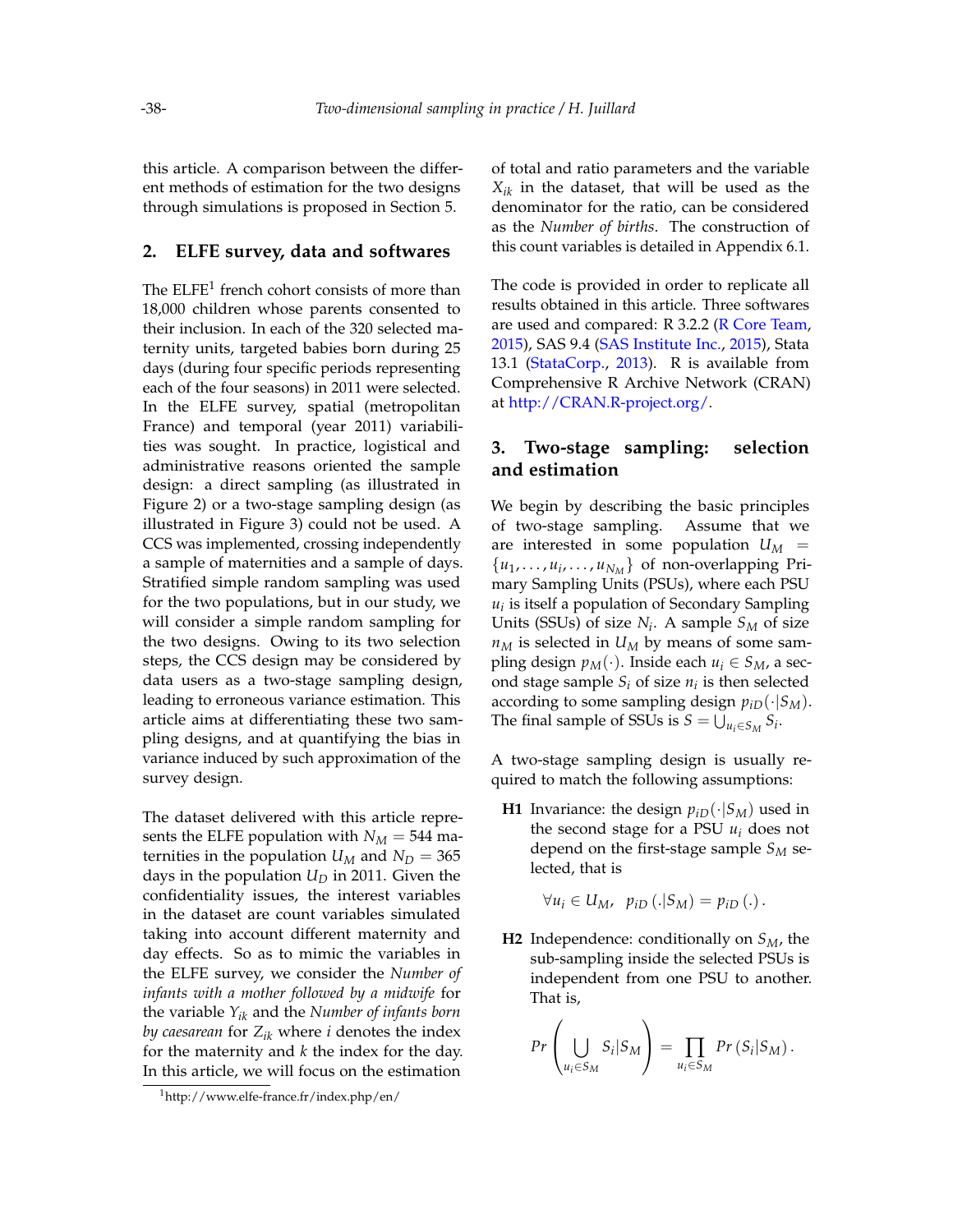#### *3.1. Selecting a two-stage sample*

In this part, the possibilities to draw two-stage samples using the softwares R, SAS and Stata are scanned. In our case study, a SI (simple random) sampling is drawn in *U<sup>M</sup>* and the SI sampling is also used in each  $u_i \in U_M$  (which we denote {SI,SI}); in order to mimic the ELFE sample size, the same number  $n_D = 25$  of SSUs is drawn inside each of the  $n_M = 320$  selected PSUs.

**R implementation** The function *mstage* of the sampling package [\(Tillé and Matei,](#page-11-11) [2015\)](#page-11-11) in R can be used to select a two-stage sample in a single step (see the frame Code [1\)](#page-3-0). With the argument *stage*, four methods of selection can be used but it has to be the same for the two stages: simple random sampling without replacement or with replacement, Poisson sampling or systematic sampling. The option *pik* has to be applied in the case of unequal probabilities of selection. The argument *size* used indicates the sample size of PSUs, and the vector of sample sizes of SSUs.

```
library (sampling)
tableR=read . csv2 ("\ldots / Data2stCCS . csv")
n_m= 3 2 0; n_d = 2 5; N_m= 5 4 4; N_d= 3 6 5; N=N_m∗N_d
m=mstage(tableR , stage=list (" cluster " ," cluster ") ,
      varnames= l i s t ( " ID _i " , " ID_k " ) , si z e = l i s t (n_m, c
      (rep(n_d, n_m))), method=c ("srswor", "srswor")
      )
ech=getdata (tableR,m) [[2]]
```
**Code 1:** An R code to select a two-stage sample in a population observed bi-dimensionally

**SAS implementation** The SAS software proposes to call two procedures *SURVEYSELECT* as proposed in the frame Code [2.](#page-3-1) In order to identify the PSUs, the first procedure uses the *cluster* statement and the second the *strata* statement. The *strata* statement can also be applied at both stages and a lot of different methods of selection are available (simple random sampling with or without replacement, Bernoulli sampling, sampling with probabilities proportional to size, with sequential or systematic selection, ...).

```
proc import datafile = ". . . / Data2stCCS.csv"out=pop dbms=csv replace; DELIMITER=";" ; run;
proc SURVEYSELECT data=pop method= srs n=320 seed
    =1357 out=ech1:
   cluster ID_i;
run ;
proc SURVEYSELECT data=ech1 method= srs n=25 seed
    =7548 out=ech ;
   strata ID_i;
run ;
```
**Code 2:** A SAS code to select a twostage sample in a population observed bidimensionally

**Stata implementation** The software Stata proposes the command *sample* (*bsample*, respectively) to draw a random sample without replacement (with replacement, respectively). The command *sample* can be used with the option *by* followed by the name of the stratum. In this case the same number or the same percentage of units is drawn inside each stratum. In the frame Code [3,](#page-3-2) a table 'ech1' containing only one row by PSU is created and a first SI sample of size 320 is selected. The command *merge* enables to create the sampling base for the second step of selection. A SI sample of 25 units is drawn in each selected PSU using *by id\_i: sample 25, count*.

```
. clear
. in sheet using / \dots / Data2stCCS.csv, delimiter ( ; ). save POP, replace
. contract id_i
. sample 320, count
. sort id_i
. keep id i
. save /.../ech1.dta, replace
. clear
. use POP
. sort id i
. merge m:1 id_i using /.../ech1.dta
. drop if _merge != 3
. sort id_i
. by id_i: sample 25, count
. count
```
**Code 3:** A Stata code to select a twostage sample in a population observed bidimensionally

The same steps as in Stata could also be used with R and SAS. This would enable to make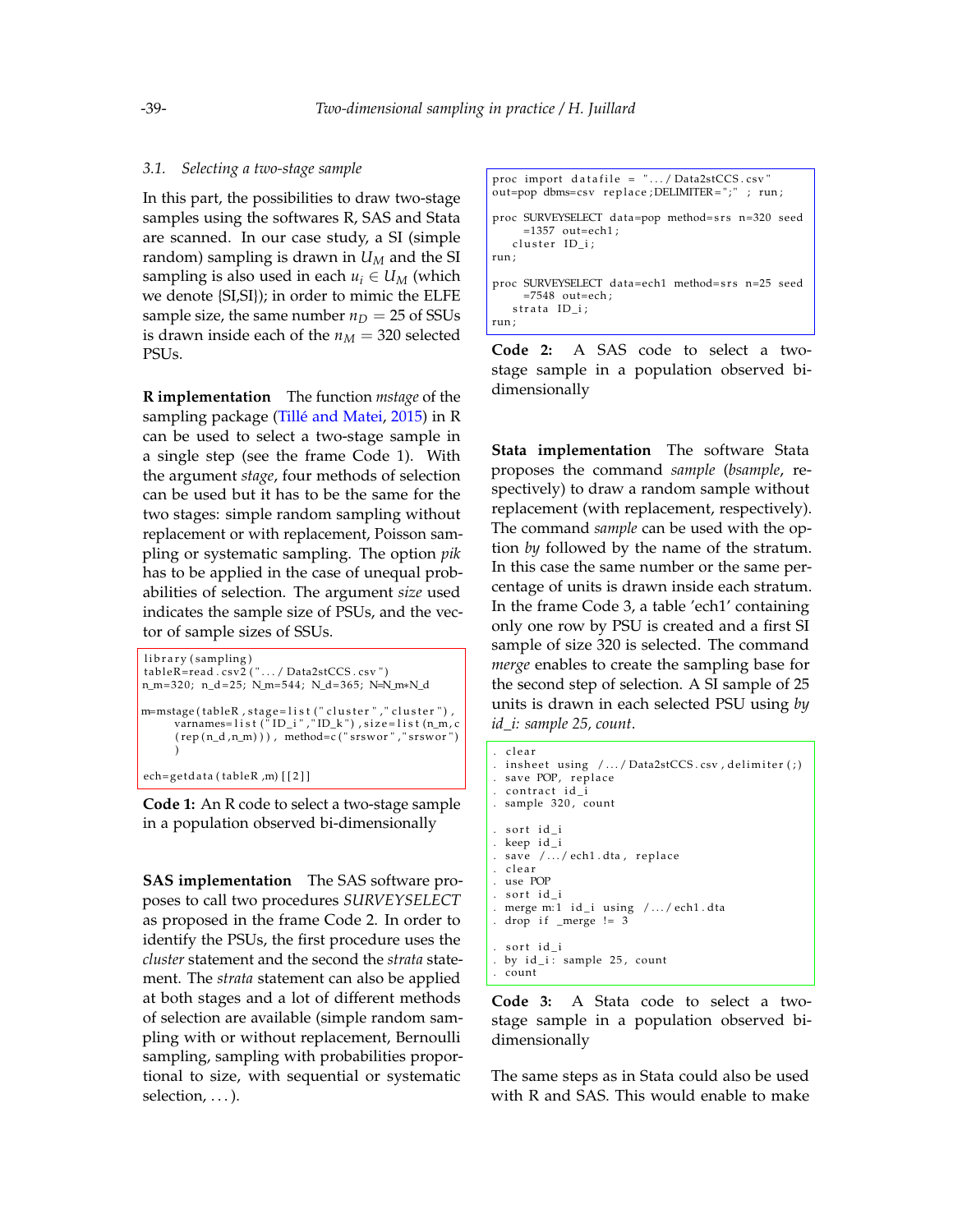,

use at any one-stage sampling procedure available in each software.

#### *3.2. Estimating a total*

We consider a study variable *Y* taking the value  $Y_{ik}$  for the PSU  $u_i$  and the SSU *k*. We are interested in estimating the total

$$
t_Y = \sum_{u_i \in U_M} \sum_{k \in u_i} Y_{ik}.
$$

In the particular case of SI sampling in *U<sup>M</sup>* and SI sampling inside each  $u_i \in S_M$ , the expansion estimator

$$
\hat{t}_Y = \frac{N_M}{n_M} \sum_{u_i \in S_M} \frac{N_i}{n_i} \sum_{k \in S_i} Y_{ik}
$$

is unbiased for  $t<sub>Y</sub>$  [\(Särndal et al.,](#page-11-4) [1992\)](#page-11-4).

#### *3.3. Calculating the variance*

Under the invariance and the independence assumptions, the variance of  $\hat{t}_Y$  is obtained by conditioning on the first stage sample *SM*. This leads to

<span id="page-4-0"></span>
$$
\mathbf{V}_{2d}(\hat{t}_Y) = \mathbf{V}_{PSU}(\hat{t}_Y) + \mathbf{V}_{SSU}(\hat{t}_Y).
$$

In case of {SI,SI}, we obtain

$$
\mathbf{V}_{PSU}(\hat{t}_Y) = N_M^2 \left(\frac{1}{n_M} - \frac{1}{N_M}\right) S_{Y_{\text{o}\bullet}}^2,\quad(1)
$$

$$
\mathbf{V}_{SSU}(\hat{t}_{Y}) = \frac{N_{M}}{n_{M}} \sum_{u_{i} \in U_{M}} N_{i}^{2} \left(\frac{1}{n_{i}} - \frac{1}{N_{i}}\right) S_{Y_{io}}^{2}, \quad (2)
$$

with

$$
S_{Y_{i\bullet}}^2 = \frac{1}{N_M - 1} \sum_{u_i \in U_M} \left( Y_{i\bullet} - \frac{1}{N_M} \sum_{u_j \in U_M} Y_{j\bullet} \right)^2
$$
  

$$
S_{Y_{i\circ}}^2 = \frac{1}{N_i - 1} \sum_{k \in u_i} \left( Y_{ik} - \frac{1}{N_i} \sum_{l \in u_i} Y_{il} \right)^2.
$$

In the particular case where two-stage sampling is used inside a product population  $U_M \times U_D$  (as illustrated in Figure [3\)](#page-1-1), all the PSUs  $u_i$  (with associated size  $N_i$ ) in the above formulas can be replaced by a same notation

*U*<sup>*D*</sup> (with associated size *N*<sup>*D*</sup> for all *i*  $\in$  *U*<sup>*M*</sup>. In this case, if the same number of SSUs is drawn inside each selected PSU, we may note  $n_i = n_D$ for any  $i \in S_M$ .

An analogy can be made between the twostage variance decomposition and the analysis of variance (ANOVA) which uses the partitioning of sums of squared deviations. For one-way ANOVA, the total sum of squares  $SS_T = \sum_{u_i \in U_M} \sum_{k \in u_i} (Y_{ik} - \bar{Y}_{\bullet \bullet})^2$  may be written as

$$
SS_T = SS_M + SS_E
$$

where *SS<sup>M</sup>* is the explained sum of squares (a.k.a. the sum of squares between classes) and *SS<sup>E</sup>* denotes the residual sum of squares (a.k.a. sum of squares within classes), see Appendix [6.3](#page-12-1) for details. For example, in our case study, the variable *Number of infants born by caesarean*  $(Z_{ik})$  presents a smaller  $SS_M$  than the variable *Number of births* (*Xik*).

We consider the {SI,SI} sampling case, and assume for simplicity that all the PSUs are of the same size  $N_i = N_D$ , and that the same sample size  $n_i = n_D$  is used inside each selected PSU. In this case, we have

$$
SS_M = \frac{N_M - 1}{N_D} S_{Y_{\circ \bullet'}}^2
$$
  

$$
SS_E = (N_D - 1) \sum_{u_i \in U_M} S_{Y_{io}}^2
$$

.

The variance in [\(1\)](#page-4-0) due to the selection of PSUs may be rewritten as

$$
\mathbf{V}_{PSU}(\hat{t}_Y) = N_M^2 \left(\frac{1}{n_M} - \frac{1}{N_M}\right) \frac{N_D}{N_M - 1} SS_M,
$$

and depends on the explained sum of squares *SSM*. The variable *Xik* will present a more important part of first-stage variance than the variable  $Z_{ik}$ . The variance in [\(2\)](#page-4-0) due to the selection of SSUs may be rewritten as

$$
\mathbf{V}_{SSU} (\hat{t}_Y) = \frac{N_M}{n_M} N_D^2 \left( \frac{1}{n_D} - \frac{1}{N_D} \right) \frac{1}{N_D - 1} \; SS_E
$$

and depends on the residual sum of squares *SSE*.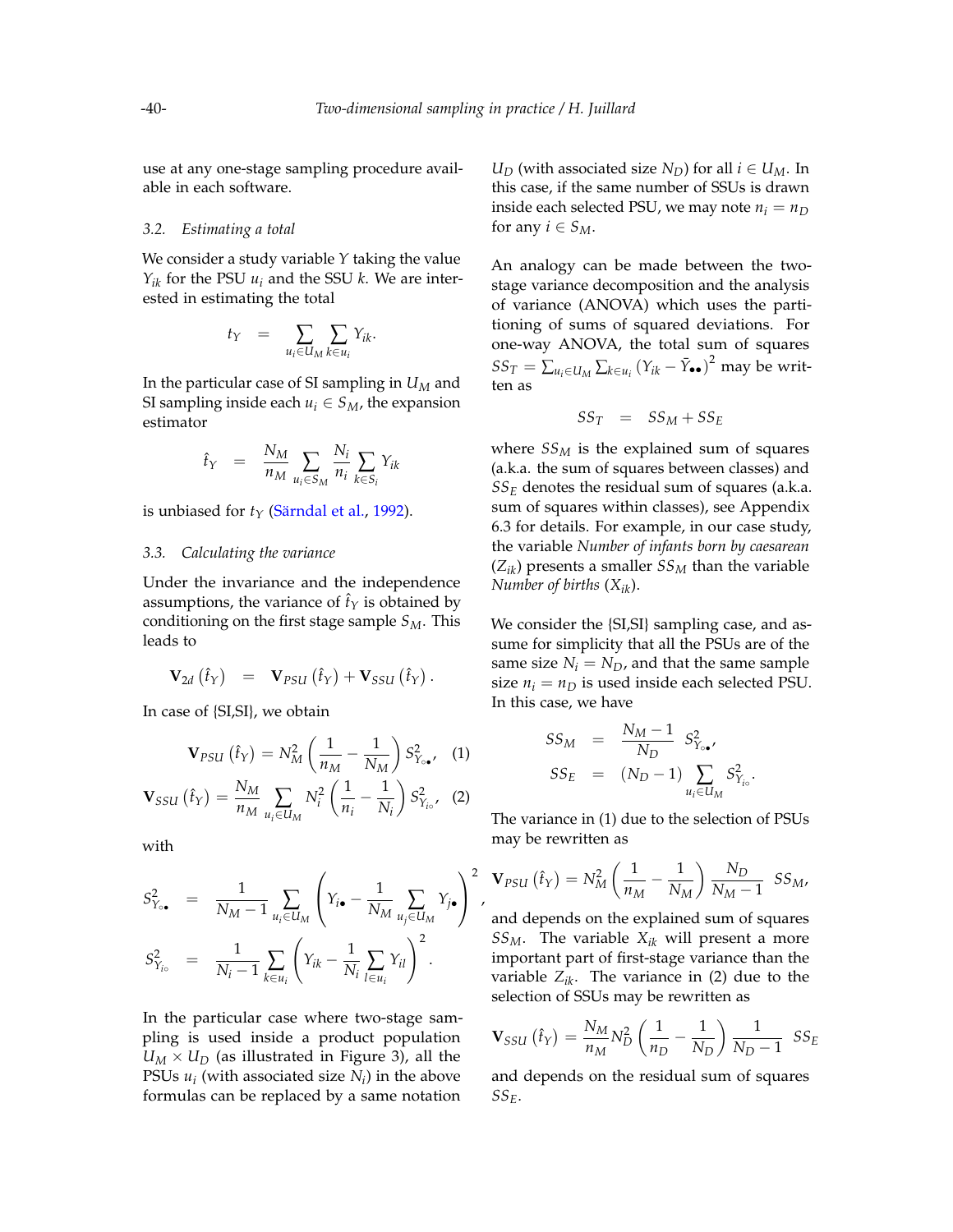#### *3.4. Estimating the variance*

An unbiased variance estimator of  $\hat{t}_Y$  can be written as

<span id="page-5-1"></span>
$$
\hat{\mathbf{V}}_{2d} (\hat{t}_Y) = \hat{\mathbf{V}}_{2d,a} (\hat{t}_Y) + \hat{\mathbf{V}}_{2d,b} (\hat{t}_Y) \quad (3)
$$

where

<span id="page-5-0"></span>
$$
\hat{\mathbf{V}}_{2d,a}(\hat{t}_Y) = N_M^2 \left(\frac{1}{n_M} - \frac{1}{N_M}\right) s_{\hat{Y}_{\circ \bullet'}}^2 \quad (4)
$$

$$
\hat{\mathbf{V}}_{2d,b}(\hat{t}_Y) = \frac{N_M}{n_M} \sum_{u_i \in S_M} N_i^2 \left(\frac{1}{n_i} - \frac{1}{N_i}\right) s_{Y_{i\circ}}^2, (5)
$$

with

$$
s_{\hat{Y}_{0\bullet}}^2 = \frac{1}{n_M - 1} \sum_{u_i \in S_M} \left( \hat{Y}_{i\bullet} - \frac{1}{n_M} \sum_{u_j \in S_M} \hat{Y}_{j\bullet} \right)^2,
$$
  

$$
s_{Y_{i\circ}}^2 = \frac{1}{n_i - 1} \sum_{k \in S_i} \left( Y_{ik} - \frac{1}{n_i} \sum_{l \in S_i} Y_{il} \right)^2,
$$

and where

$$
\hat{Y}_{i\bullet} = \sum_{k \in S_i} \frac{N_i}{n_i} Y_{ik}
$$

denotes the Horvitz-Thompson estimator of the sub-total  $Y_i$ . For an estimation term by term of the variance in formula [\(1\)](#page-4-0), see the Appendix [6.2.](#page-12-2)

Using the same one-way ANOVA as in the previous section but calculated on the sample  $s_M \times s_D$ , the total sum of squares  $s_{\tau}$  may be written as

$$
ss_T = ss_M + ss_E
$$

where each term is defined in Appendix [6.3.](#page-12-1) The first part of the variance estimator in [\(4\)](#page-5-0) can be rewritten as

$$
\hat{\mathbf{V}}_{2d,a}(\hat{t}_Y) = N_M^2 \left(\frac{1}{n_M} - \frac{1}{N_M}\right) \frac{n_D}{n_M - 1} \text{ s.s}_M,
$$

and depends on the explained sum of squares *ssM*. The second part in [\(5\)](#page-5-0) can be rewritten as

$$
\hat{\mathbf{V}}_{2d,b} (\hat{t}_Y) = \frac{N_M}{n_M} N_D^2 \left( \frac{1}{n_D} - \frac{1}{N_D} \right) \frac{1}{n_D - 1} \; s s_E
$$

and depends on the explained sum of squares  $ss_E$ . Note that the term  $\hat{\mathbf{V}}_{2d,a}\left(\hat{t}_Y\right)$  is occasionally considered as a simplified variance estimator of  $\hat{\mathbf{V}}_{2d}\left(\hat{t}_{Y}\right)$ . The underestimation is seen as negligible when the first-stage inclusion probabilities *nM*/*N<sup>M</sup>* are small [\(Särndal et al.,](#page-11-4) [1992\)](#page-11-4).

#### *3.5. Estimation in practice*

In this Section, we propose to study the estimation of a more complex parameter using different procedures from the R, SAS or Stata softwares. A ratio  $R = t_Y/t_X$  can be easily estimated by  $\hat{R} = \hat{t}_Y/\hat{t}_X$  using a plug-in principle. To estimate the variance, a linearization method can be used [\(Deville,](#page-11-12) [1999\)](#page-11-12). The estimated linearized variable is then plugged into the formula [\(3\)](#page-5-1).

From a particular selected sample (using variable *Dummy\_2d* in the dataset, which takes the value 1 if the unit is selected in the {SI,SI} sample and 0 otherwise), the estimated ratios  $\hat{t}_Y$ /  $\hat{t}_X$  and  $\hat{t}_Z/\hat{t}_X$  and their estimated variance  $\hat{\mathbf{V}}_{2d}$ can be calculated together with the approximation **V**ˆ 2*d*,*a* .

**R implementation** The functions *svydesign* and *twophase* of the R package survey [\(Lumley,](#page-11-13) [2014\)](#page-11-13) can be used to describe the two-stage sample. Only the first one is illustrated in the frame Code [4.](#page-5-2) Note that other packages are available to estimate the sampling variance. In the argument *id*, the vector of PSU IDs has to be entered, followed by the vector of SSU IDs. The argument *fpc* can be specified as the PSU population size *N<sup>M</sup>* in the form of a vector, followed by the vector of the SSU populations size *ND*. The appropriate set of weights can be set using the argument *weights*. Note that it is possible to take into account the stratified sampling by using the argument *strata*. The function *svyratio* estimates the ratio and its associated standard error. The command *SE(yxratio)ˆ 2* displays the estimated variance  $\hat{\mathbf{V}}_{2d} \, (\hat{R}).$ 

- > library (survey)
- $> n_{m} = 320; n_{d} = 25; N_{m} = 544; N_{d} = 365$

<span id="page-5-2"></span><sup>&</sup>gt; tableR=read.csv2(".../Data2stCCS.csv")

<sup>&</sup>gt; ech= t a bleR [ t a bleR \$Dummy\_2d== 1 , ]

<sup>&</sup>gt; attach (ech)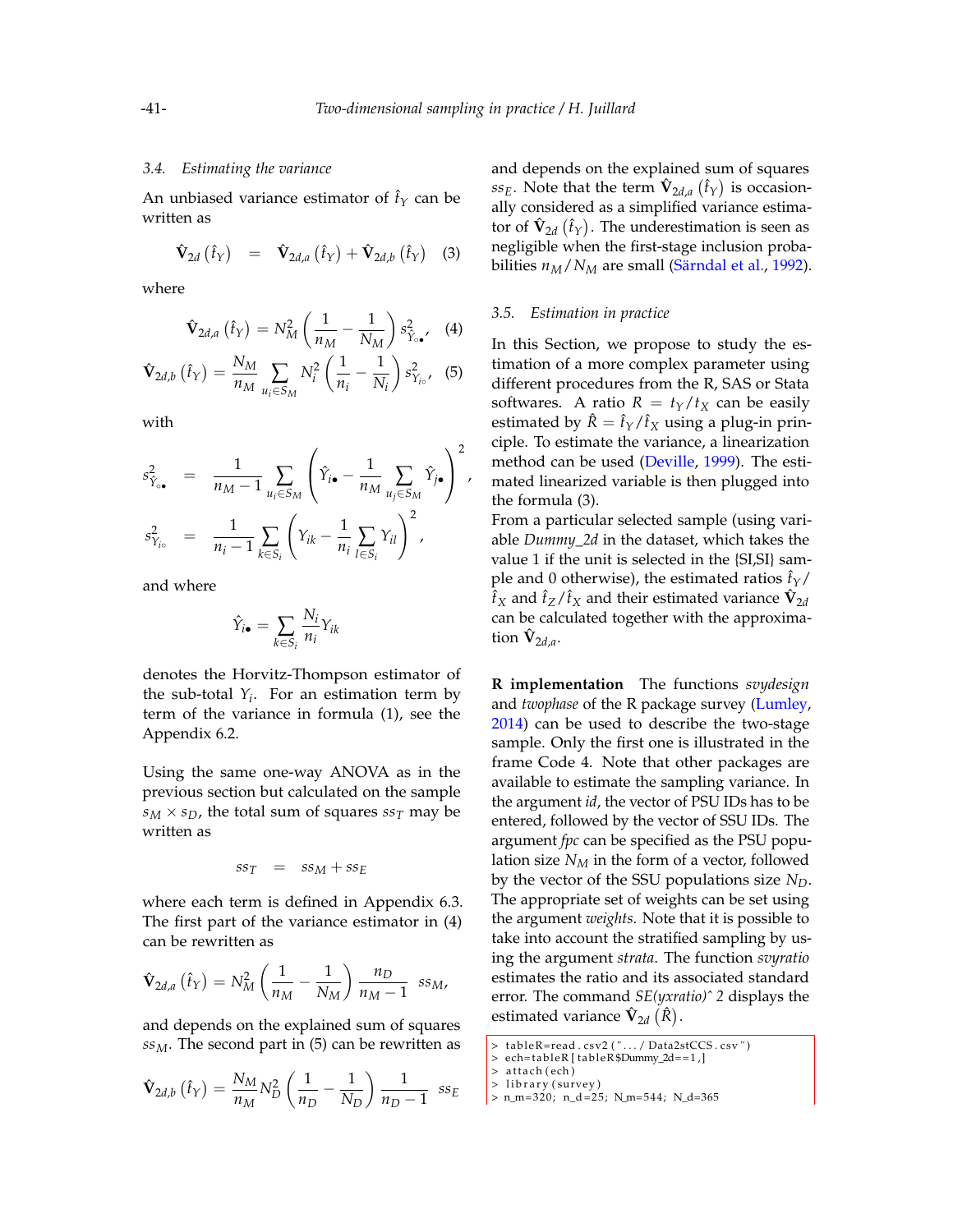```
> infoplan <--svydesign (id=~ID_i+ID_k, fpc=~N_M+N_D
     , weigh ts = (N_m∗N_d ) / (n_m∗n_d ) , da ta=ech )
> (yxratio <- svyratio (~Yik+Zik ,~Xik, infoplan))
Ratio estimator: svyratio.survey.design2(\simYik +
    Zik, \simXik, infoplan)
Rations =Xik
Yik 0.1507968
Zik 0.1510090
SEs=Xik
Yik 0.0008873011
Zik 0.0009162289
> SE(yxratio)<sup>^2</sup>
     Yik/Xik Zik/Xik
7. 8 7 3 0 3 3 e−07 8. 3 9 4 7 5 4 e−07
> confint (yxratio)
\#confint (yxratio, level = 0.90)
             2.5 \% 97.5 %
Yik/Xik 0.1490577 0.1525359
Zik/Xik 0.1492132 0.1528047
```
**Code 4:** R code and results when estimating the ratio and its variance  $\hat{\mathbf{V}}_{2d} \left( \hat{R} \right)$ 

The command *vcov(yxratio)* permits also to display the estimated variance. The function *svytotal*(  $\sim$  *Xik* + *Yik* + *Zik* , *infoplan*) can be used to estimate the totals  $\hat{t}_X$ ,  $\hat{t}_Y$  and  $\hat{t}_Z$  while the function *svymean(* ∼ *Xik* + *Yik* + *Zik , infoplan)* can be used to estimate the respective means of *Xik*, *Yik* and *Zik*. By default the function *confint* produces a confidence interval of level 0.95 and it can be changed using the option *level*.

Note that  $\hat{\mathbf{V}}_{2d,a}\left(\hat{R}\right)$  can also be calculated with R, with a simple modification of the previous procedures (see frame Code [5\)](#page-6-0).

```
> infoplan <- svydesign (id=~ID_i, fpc=~N_M, weights
     =(N_m*N_d) / (n_m*n_d), data=ech)
> yxratio <- svyratio (~ Yik+Zik ,~ Xik, infoplan)
> SE(yxratio)<sup>^2</sup>
     Yik/Xik Zik/Xik
3. 3 7 7 3 7 5 e−07 3. 7 3 2 4 7 2 e−07
> confint (yxratio)
             2.5 \% 97.5 %
Yik/Xik 0.1496578 0.1519359
Zik/Xik 0.1498116 0.1522064
```
**Code 5:** R code and results when estimating the ratio and its part of variance  $\hat{\mathbf{V}}_{2d,a}(\hat{R})$ 

**SAS implementation** The procedure *SUR-VEYMEANS* is used in the frame Code [6](#page-6-1) with the argument *cluster* to indicate the PSU IDs, and *weight* for the set of weights *wik*. The option *strata* is available. This procedure calculates  $\hat{R}$  and only the first part  $\hat{\mathbf{V}}_{2d,a}\left(\hat{R}\right)$  of the estimated variance  $\mathbf{\hat{V}}_{2d} \left( \hat{R}_{Y} \right)$ .

```
proc IMPORT datafile = ".../ Data2stCCS.csv"out = ech (where= (Dummy_2d=1))
dbms = csv
replace;
DELIMITER = ";";
run ;
data ech; set ech; wik=(544*365)/(320*25); run;
proc SURVEYMEANS data=ech total=544 mean sum var
      varsum missing clm /* alpha=0.10 */;
CLUSTER ID_i ;
/∗ VAR Xik Yik Zik ; ∗/
RATIO Yik Zik / Xik ;
WEIGHT wik ;
run ;
                 Ratio Analysis
Numerator Denominator Ratio Std Err Var 95% CL
     for Ratio
Yik Xik 0.150797 0.000581 0.000000338 0.149653
     0. 1 5 1 9 4 0
Zik Xik 0.151009 0.000611 0.000000373 0.149807
     0. 1 5 2 2 1 1
```
**Code 6:** SAS code and results when estimating the ratio and its part of variance  $\hat{\mathbf{V}}_{2d,a}\left(\hat{R}\right)$ 

The default *alpha* option is 0.05. The line of code *VAR Xik Yik Zik ;* can be used to estimate the totals  $\hat{t}_X$ ,  $\hat{t}_Y$  and  $\hat{t}_Z$  using results of options *sum* and *varsum*. The same command is used to estimate the means with options *mean* and *var*. Note that the second term of  $\hat{\mathbf{V}}_{2d}\left(\hat{R}\right)$  can be calculated using a supplementary step [\(Aragon](#page-11-14) [and Ruiz-Gazen,](#page-11-14) [2004\)](#page-11-14).

**Stata implementation** The command *svyset* of Stata in the frame Code [7](#page-6-2) is used to describe the two-stage sample. In the first place *id*\_*i* stands for the PSU IDs, followed by the vector of weights *wik* which in this application equals  $(N_mN_D)/(n_Mn_D)$ . The argument *fcp* takes into account the PSU population size. After the two vertical bars, the second stage is defined in the same way. The command *svy : ratio* calculates the estimated ratio  $\hat{R}$  and its associated standard error which corresponds to the square root of  $\mathbf{\hat{V}}_{2d}(\hat{R})$ .

<span id="page-6-2"></span>. clear

in sheet using  $/$  ... / Data2stCCS . csv, delimiter  $(j)$ (14 vars, 198560 obs)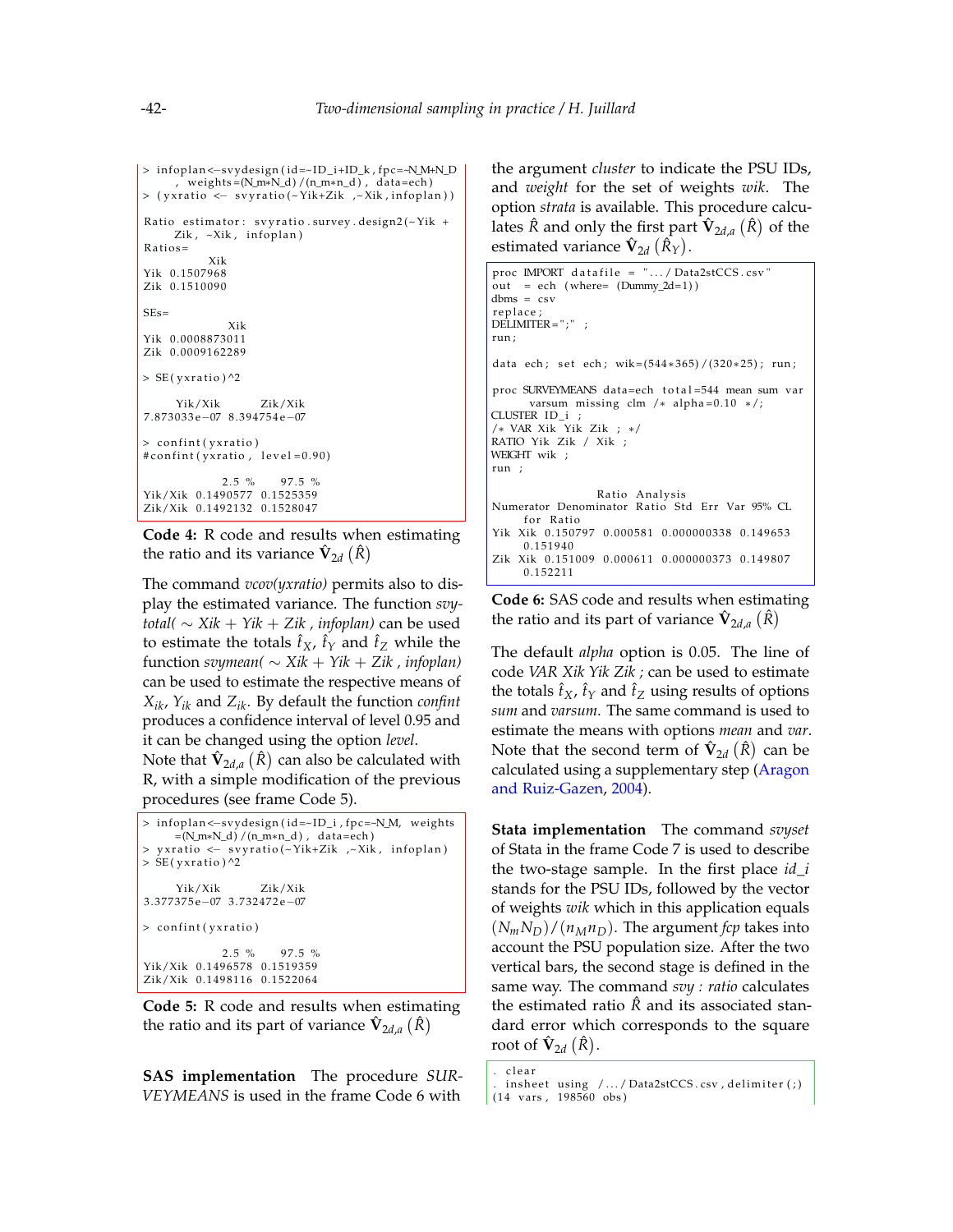```
. save POP, replace
. keep if dummy_2d==1
. gen wik = (544*365)/(25*320). svyset id_i [pweight=wik], fpc (n_m) \Box id_k,
     fpc(n_d)pweight : wik
           VCE: linearized
  Single unit: missing
     \bar{S}trata 1: <one>
         SU 1: id_iFPC 1: n mStrata 2: <one>
         SU 2: id_kFPC 2: n_d
. svy : ratio (yik/xik) (zik/xik)
∗ svy : r a t i o ( yik/ xik ) ( zi k/ xik ) , l e v e l ( 9 0 ) ;
(running ratio on estimation sample)
Survey: Ratio estimation
Number of strata = 1 Number of obs = 8000Number of PSUs = 320 Population size = 198560Design df = 319\_ratio\_1: yik/xik
     _ratio_2: zik/xik
−−−−−−−−−−−−−−−−−−−−−−−−−−−−−−−−−−−−−−−−−−−−−
        | Line a ri zed
         | Ratio Std. Err. [97.5% Conf. Interval]
−−−−−−−−+−−−−−−−−−−−−−−−−−−−−−−−−−−−−−−−−−−−−
_ r a ti o _ 1 | . 1 5 0 7 9 6 8 . 0 0 0 8 8 7 3 . 1 4 9 0 5 1 1 . 1 5 2 5 4 2 5
_ r a ti o _ 2 | . 1 5 1 0 0 9 . 0 0 0 9 1 6 2 . 1 4 9 2 0 6 4 . 1 5 2 8 1 1 6
−−−−−−−−−−−−−−−−−−−−−−−−−−−−−−−−−−−−−−−−−−−−−
```
**Code 7:** Stata code and results when estimating the ratio and its variance  $\hat{\mathbf{V}}_{2d} \left( \hat{R} \right)$ 

To estimate  $\hat{t}_X$ ,  $\hat{t}_Y$  and  $\hat{t}_Z$ , the command *svy*: *total xik yik zik* can be used. So as to estimate means, we may use the command *svy : mean xik yik zik*. The default *level* option for the confidence interval is 95 %.

Note that the variance estimator  $\hat{\mathbf{V}}_{2d,a}\left(\hat{R}\right)$  can also be obtained with Stata in the frame Code [8.](#page-7-1)

<span id="page-7-1"></span>

| . svyset id_i [pweight=wik], fpc(n_m)<br>. svy : ratio (yik/xik) (zik/xik)              |
|-----------------------------------------------------------------------------------------|
| Linearized<br>Ratio Std. Err. [97.5% Conf. Interval]                                    |
| 1519402. 1496534. 0005812. ratio_1 . 1507968.<br>152211. 149807. 149807. 151009. 151009 |

<span id="page-7-0"></span>**Code 8:** Stata code and results when estimating the ratio and its part of variance  $\hat{\mathbf{V}}_{2d,a}(\hat{R})$ 

# **4. Cross-classified sampling: selection and estimation**

We now consider the cross-classified sampling design. We consider a sampling design *p<sup>M</sup>* in  $U_M$ , leading to a sample  $S_M$  of size  $n_M$ . We consider a sampling design  $p_D$  in  $U_D$ , leading to a sample  $S_D$  of size  $n_D$ . We assume that the two designs  $p_M(\cdot)$  and  $p_D(\cdot)$  are independent. This enables to define a sampling design  $p(\cdot)$ on the product population  $U = U_M \times U_D$  as

$$
p(s) = p_M(s_M) \times p_D(s_D)
$$
  
for any  $s = s_M \times s_D \subset U_M \times U_D$ .

The assumption of independence for a crossclassified sampling design is equivalent to the standard assumption **H1** of invariance between two successive drawings in a two-stage sampling design.

#### *4.1. Selecting a cross-classified sample*

There is no standard procedure to perform CCS in one step, but all possible one-stage sampling procedures can be used to select *S<sup>M</sup>* and *S<sup>D</sup>* independently. The samples are then crossed to obtain the final sample  $S_M \times S_D$ . In our case study, we are interesting in the crossing of a SI sample of size  $n_M = 320$  drawn in  $U_M$ , and of a SI sample of size *n<sup>D</sup>* drawn in *UD*. Such design will be denoted as  $SI \times SI$ .

**R** implementation A selection of a SI  $\times$  SI sample with the software R is presented in the frame Code [9.](#page-7-2)

```
> tableR=read.csv2(".../Data2stCCS.csv")
> n_m= 3 2 0; n_d = 2 5; N_m= 5 4 4; N_d=365
>
> s_m=sample (1:N_m,n_m) ; s_d=sample (1:N_d,n_d)
> Dummy_CCS2 <− rep ( 0 ,N) ; Dummy_CCS2[ which (
     tableR$ID_i %in% s_m & tableR$ID_k %in% s_d)
     ] <−1
> echCCS= t a bleR [Dummy_CCS2==1 , ]
```
**Code 9:** An R code to select the CCS sample

**SAS implementation** With SAS, the procedures *SURVEYSELECT* and *merge* can be used to select and cross the two samples (frame Code [10\)](#page-8-0).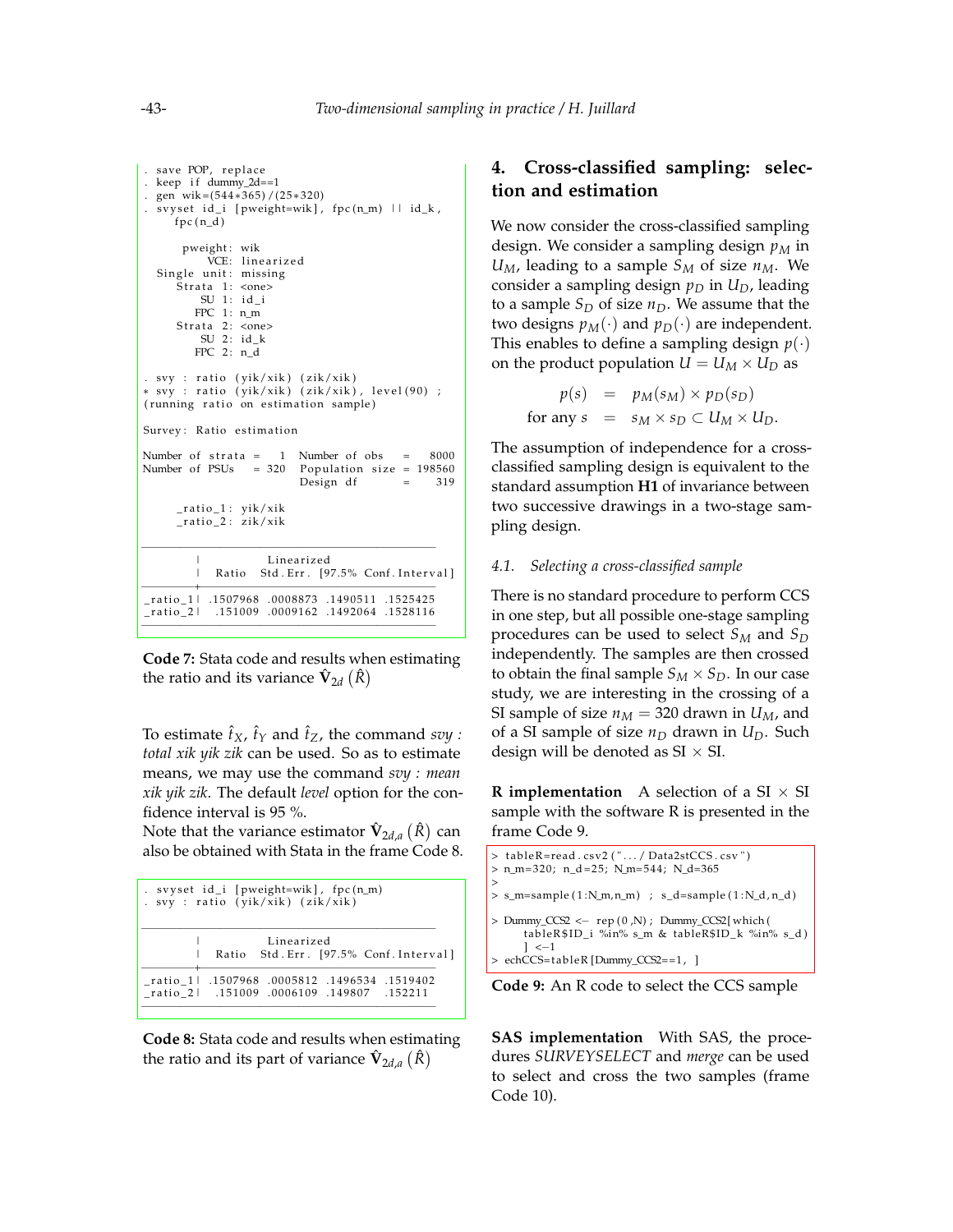```
proc IMPORT datafile = ". . . / Data2stCCS.csv"out=pop dbms=csv replace; DELIMITER = ";" ; run;
proc freq data=pop;tables ID_i/out=popM;run;
proc SURVEYSELECT data=popM method=srs n=320
    seed=2289 stats out=echM ;
run ;
proc freq data=pop; tables ID_k/out=popD; run;
proc SURVEYSELECT data=popD method=srs n=25 seed
    =2368 stats out=echD ;
run ;
proc sort data=pop; by ID_i; run;
proc sort data=echM; by ID_i; run;
data echA; merge echM (in=A) pop; by ID_i; if A;
run ;
proc sort data=echA; by ID_k; run;
proc sort data=echD; by ID_k; run;
data ech; merge echD (in=A) echA; by ID_k; if A;
/∗Dummy_CCS2=1;∗/
run ;
```


**Stata implementation** Following the same logic, the commands *sample* and *merge* may be used with the Stata software, as illustrated in the frame Code [11.](#page-8-1)

```
. c l e a r
. in sheet using /.../Data2stCCS.csv, delimiter(;)
. save POP, replace
. contract id_i. sample 320, count
. sort id_i. keep id_i
. save echM, replace
. clear
. use POP
. contract id k
. sample 25, count
. sort id_k. keep id_k
. save echD, replace
. clear
. use POP
. sort id_i
. merge m:1 id_i using echM.dta
. drop if _mere != 3
. drop _merge
. sort id_k
. merge m:1 id_k using echD.dta
. drop if _merge != 3
∗ gen Dummy_CCS2= 1;
```
**Code 11:** A Stata code to select the CCS sample

### *4.2. Estimating a total*

In the particular case of  $SI \times SI$ , the total

$$
t_Y = \sum_{i \in U_M} \sum_{k \in U_D} Y_{ik}
$$

is unbiasedly estimated by the expansion estimator

$$
\hat{t}_Y = \sum_{i \in S_M} \sum_{k \in S_D} \frac{N_M N_D}{n_M n_D} Y_{ik},
$$

see [Juillard et al.](#page-11-6) [\(2016\)](#page-11-6) for details.

#### *4.3. Calculating the variance*

In this Section, the variance of  $\hat{t}_Y$  is calculated in the  $SI \times SI$  case. The analogy between the decomposition of the SI  $\times$  SI variance and the decomposition of a two-way ANOVA was noted in [Ohlsson](#page-11-2) [\(1996\)](#page-11-2), and is described here. For a two-way ANOVA without replication, the total sum of squares may be written as

$$
SS_T = SS_M + SS_D + SS_E \qquad (6)
$$

where the terms *SSD*, *SS<sup>M</sup>* and *SS<sup>E</sup>* represent respectively the sum of squares explained by the factor D, the one explained by the factor M and the residual sum of squares. The details are given in Appendix [6.4.](#page-13-0) In our case study, the variable *Number of infants born by caesarean* presents a large *SSD*, since caesarean sections are operations which are rarely scheduled during a week-end. On the other hand, the  $SS<sub>D</sub>$  is small for the variable *Number of infants with a mother followed by a midwife*. Using the different terms of this ANOVA, the variance of  $f<sub>Y</sub>$  can be rewritten as

<span id="page-8-2"></span>
$$
V_{CCS} (\hat{t}_Y) = V_1 (\hat{t}_Y) + V_2 (\hat{t}_Y) + V_3 (\hat{t}_Y)
$$
 (7)

where

$$
V_{1} (\hat{t}_{Y}) = \left(\frac{1}{n_{D}} - \frac{1}{N_{D}}\right) \frac{N_{D}^{2} N_{M}}{N_{D} - 1} SS_{D}
$$
  
\n
$$
V_{2} (\hat{t}_{Y}) = \left(\frac{1}{n_{M}} - \frac{1}{N_{M}}\right) \frac{N_{M}^{2} N_{D}}{N_{M} - 1} SS_{M}
$$
  
\n
$$
V_{3} (\hat{t}_{Y}) = \left(\frac{1}{n_{D}} - \frac{1}{N_{D}}\right) \left(\frac{1}{n_{M}} - \frac{1}{N_{M}}\right)
$$
  
\n
$$
\frac{N_{D}^{2}}{N_{D} - 1} \frac{N_{M}^{2}}{N_{M} - 1} SS_{E}.
$$

We note that the CCS variance is divided into three terms associated respectively to a maternity effect, a day effect and a residual effect.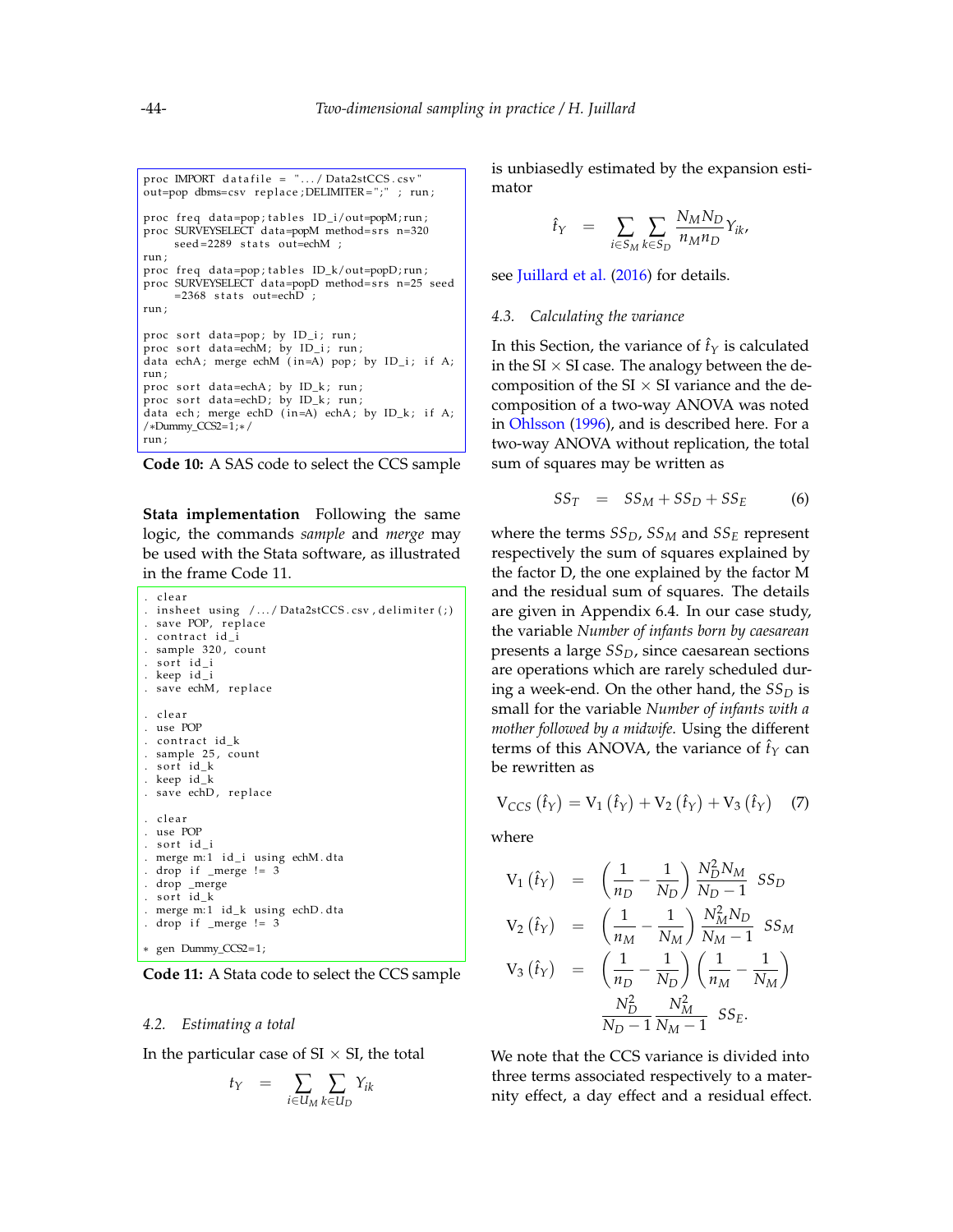On the other hand, the two-stage variance was divided into two terms associated to a maternity effect and to a residual effect. The term *SS<sup>M</sup>* is the same in both decompositions, but the term  $SS_E$  is obviously different.

#### *4.4. Estimating the variance*

A term by term unbiased estimator of the variance of  $\hat{t}_Y$  in formula [\(7\)](#page-8-2) is presented in Appendix [6.5.](#page-13-1) This variance estimator simplifies as

<span id="page-9-3"></span>
$$
\hat{\mathbf{V}}_{CCS} (\hat{t}_Y) = \hat{\mathbf{V}}_D (\hat{t}_Y) + \hat{\mathbf{V}}_M (\hat{t}_Y) - \hat{\mathbf{V}}_E (\hat{t}_Y)
$$
 (8)

where

$$
\hat{\mathbf{V}}_D (\hat{t}_Y) = \left(\frac{1}{n_D} - \frac{1}{N_D}\right) \frac{N_D^2}{n_D - 1} \frac{N_M^2}{n_M} \text{ ss}_D,
$$
\n
$$
\hat{\mathbf{V}}_M (\hat{t}_Y) = \left(\frac{1}{n_M} - \frac{1}{N_M}\right) \frac{N_M^2}{n_M - 1} \frac{N_D^2}{n_D} \text{ ss}_M,
$$
\n
$$
\hat{\mathbf{V}}_E (\hat{t}_Y) = \left(\frac{1}{n_M} - \frac{1}{N_M}\right) \left(\frac{1}{n_D} - \frac{1}{N_D}\right)
$$

$$
\frac{N_M^2 N_D^2}{(n_M - 1)(n_D - 1)} \; \; ss_E,
$$

where the terms come from an ANOVA decomposition on the sample  $s_M \times s_D$  as detailed in Appendix [6.4.](#page-13-0) The variance estimator is divided into three terms:  $\hat{\mathbf{V}}_D \left( \hat{t}_Y \right)$  which represents an inter-day effect,  $\mathbf{\hat{V}}_{M}\left(\hat{t}_{Y}\right)$  which represents an inter-maternity effect, and  $\mathbf{\hat{V}}_E\left(\hat{t}_Y\right)$ which represents a residual effect.

#### *4.5. Estimation in practice*

To the best of our knowledge, there are no direct procedures in the softwares R, SAS and Stata to calculate CCS variance estimates. In this paper, we develop R functions to estimate a total and a ratio along with variance estimators. More precisely, from a selected sample (using variable *Dummy\_CCS* in the dataset, which takes the value 1 if the unit is selected in the  $SI \times SI$  sample and 0 otherwise), the estimated total  $\hat{t}_X$  and its estimated variance can be calculated using the R functions *EstTccsSISI* and *EstVARTccsSISI* proposed in the supplementary material. In the frame Code [12,](#page-9-1) these functions

require that you enter the cross-classified sample (matrix of size  $n_D \times n_M$ ), the sample sizes  $n_M$  and  $n_D$  and the population sizes  $N_M$  and *ND*.

```
> echCCS=tableR [tableR$Dummy_CCS==1,]; attach (
     echCCS )
> n_m= 3 2 0; n_d = 2 5; N_m= 5 4 4; N_d=365
> echXCCS=ma t rix ( Xik , nrow=n_d )
> EstTccsSISI (ECH=echXCCS, n_m, n_d, N_m, N_d)
[ 1 ] 3981426
> EstVARTccsSISI (ECH=echXCCS , n_m, n_d ,N_m, N_d )
[ 1 ] 307219631
```
**Code 12:** R code and results when estimating the total and its variance  $\hat{\mathbf{V}}_{CCS} \left( \hat{t}_Y \right)$ 

To estimate the ratio  $t_Y/t_X$ , the function *EstRccsSISI* can be used. The linearized variable for the ratio estimator is then calculated by *LinearizedR*, and is plugged in the function *Est-VARTccsSISI* as illustrated in the frame Code [13.](#page-9-2)

```
> echYCCS=matrix (Yik, nrow=n_d)
> EstRccsSISI(ECHY=echYCCS,ECHX=echXCCS,n_m,n_d,
     N_m, N_d)
[1] 0.1495898
> LinR=Linea rizedR (ECHY=echYCCS ,ECHX=echXCCS , n_m
     , n_d ,N_m, N_d )
> EstVARTccsSISI (ECH=LinR , n_m, n_d ,N_m, N_d )
```
[1] 1.006684e-06

**Code 13:** R code and results when estimating ratio and its variance  $\mathbf{\hat{V}}_{CCS}\left(\mathbf{\hat{R}}_{Y}\right)$ 

# <span id="page-9-0"></span>**5. Illustration**

A small simulation study is conducted to compare the performance of several variance estimators under a two-stage sampling design and under a CCS design. We also evaluate the performance of various variance estimators. For a two-stage sampling design where the primary units are the maternities and where the number of secondary units  $n_D$  is the same inside all the primary units, we calculated the unbiased variance estimator  $\hat{\mathbf{V}}_{2d}$  as well its first part  $\hat{\mathbf{V}}_{2d,a}$ . For the CCS design, the unbiased variance estimator  $\hat{\mathbf{V}}_{CCS}$  is calculated as well as  $\hat{\mathbf{V}}_{2d}$  and we also calculate the first part  $\hat{\mathbf{V}}_{2d,a}$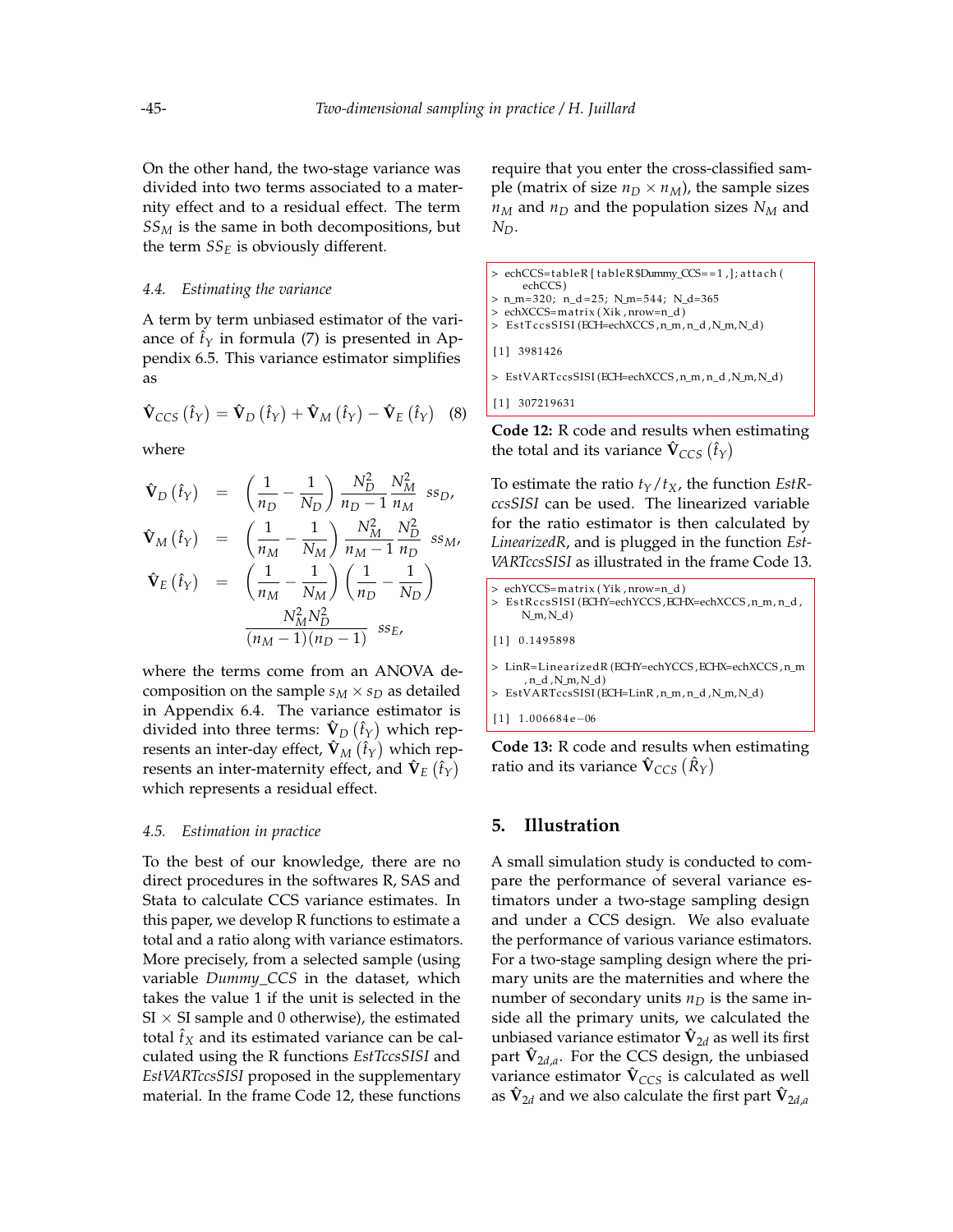of  $\hat{\mathbf{V}}_{2d}$  in order to examine the error due to using the two-stage variance estimator instead of the cross-classified variance estimator. The two sampling designs and the various variance estimators are summarized in Table [1.](#page-10-0)

<span id="page-10-0"></span>**Table 1:** Variance estimators of two-stage sampling and CCS

| <b>SAMPLING DESIGN</b>           |                                 |  |  |  |  |  |
|----------------------------------|---------------------------------|--|--|--|--|--|
| two-stage                        | cross-classified                |  |  |  |  |  |
| UNBIASED VARIANCE ESTIMATOR      |                                 |  |  |  |  |  |
| $\hat{\mathbf{V}}_{2d}$ in (3)   | $\hat{\mathbf{V}}_{CCS}$ in (8) |  |  |  |  |  |
| <b>APPROXIMATION</b>             |                                 |  |  |  |  |  |
| $\dot{\mathbf{V}}_{2d,a}$ in (4) | $\hat{\mathbf{V}}_{2d}$ in (3)  |  |  |  |  |  |
|                                  | $\hat{V}_{2d,a}$ in (4)         |  |  |  |  |  |

For the two-stage sampling design, the {SI,SI} sampling is used: a sample  $S_M$  of  $n_M$  maternities is selected and in each selected maternity, a sample  $s_D$  of size  $n_D$  is selected. For the CCS design, the  $SI \times SI$  sampling is used: a sample *S*<sup>*D*</sup> of *n*<sup>*D*</sup> days, and a sample *S*<sup>*M*</sup> of *n*<sup>*M*</sup> maternities are selected. We used various sample sizes are used, namely  $n_M$  or  $n_D$  equal to 5, 25 and 320 (the two last sizes corresponding to the true ELFE sample sizes). These two sample selections were respectively repeated  $B = 10,000$ times. For CCS and for two-stage sampling, and in each of the  $b = 1, \ldots, B$  samples, the estimator  $\hat{R}^{(b)}$  of the ratio  $R = t_Y/t_X$  is computed. Also, for each cross-classified sample, the unbiased variance estimator  $\hat{V}_{CCS}^{(b)}$  and the simplified variance estimators  $\hat{V}_{2d}^{(b)}$ 2*d* , *V*ˆ (*b*)  $\sum_{2d,a}^{(\nu)}$  are computed, and for each two-stage sample, the unbiased variance estimator  $\hat{V}_{2d}^{(b)}$  $\chi_{2d}^{(0)}$  and the simplified variance estimator  $\hat{V}_{2d}^{(b)}$  $\chi_{2d,a}^{(0)}$  are computed. For each variance estimator  $\hat{V}$ , the Monte Carlo Percent Relative Bias (RB), given by

$$
RB_{MC}(\hat{V}) = 100 \times \frac{B^{-1} \sum_{b=1}^{B} \hat{V}^{(b)} - V}{V}
$$

is computed, where the true variance *V* was approximated through an independent set of 50, 000 simulations.

Results for two ratios are reported in Table [2.](#page-10-1) In the top part of the table (case 1), we consider the plug-in estimator  $\hat{t}_Y/\hat{t}_X$  of the proportion

of infants with a mother followed by a midwife. In the bottom part of the table (case 2), we consider the plug-in estimator  $\hat{t}_Z/\hat{t}_X$  of the proportion of infants born by caesarean. As expected, the variance estimator  $\hat{V}_{CCS}$  is unbiased for the CCS variance, and the variance estimator  $\hat{V}_{2d}$  is unbiased for the two-stage sampling variance. For the two-stage sampling, the estimator  $\hat{V}_{2d,a}$  gives a good approximation of  $\hat{V}_{2d}$  when the sample size  $n_M$  is small (5 or 25). But it presents an important underestimation when  $n_M$  increases (320), especially when  $n_D$ is small (25) : -57 % for both cases. For the CCS, in all cases, the relative biases of  $\hat{V}_{2d}$  and  $\hat{V}_{2d,a}$  increase when  $n_M$  increases or when  $n_D$ decreases. The relative bias of  $\hat{V}_{2d,a}$  is always greater than the relative bias of  $\hat{V}_{2d}$ . In case 2, for all samples sizes, the relative biases are larger than in case 1. In this case, the variable *Number of infants born by caesarean* that we use presents an important day variability. The approximation of  $\hat{V}_{CCS}$  by  $\hat{V}_{2d}$  or  $\hat{V}_{2d,a}$ , which captures principally maternity effect, is therefore not appropriate. In case 1, the day effect (of *Yik*) is not as strong as for case 2, and the relative biases are therefore smaller.

<span id="page-10-1"></span>**Table 2:** Comparison between variance estimators of the estimated ratio for CCS and twostage sampling (2d)

|                               | $n_M$                                                  | 5.    | 25       | 320   | 25       | 320          |  |  |
|-------------------------------|--------------------------------------------------------|-------|----------|-------|----------|--------------|--|--|
|                               | $n_D$                                                  | 5     | 25       | 25    | 320      | 320          |  |  |
| Case 1: $\hat{t}_Y/\hat{t}_X$ |                                                        |       |          |       |          |              |  |  |
|                               | $\overline{\text{RB}}_{\text{MC}}$ ( $\hat{V}_{CCS}$ ) | 0     | 0        | $-1$  | $-1$     | $-1$         |  |  |
| CCS                           | $RB_{MC}$ $(\hat{V}_{2d})$                             | 1     | $-1$     | $-16$ | $-1$     | $-5$         |  |  |
|                               | $RB_{MC}(\hat{V}_{2d,a})$                              | $-0$  | $-5$     | $-64$ | $-1$     | $-18$        |  |  |
|                               | $\overline{\text{RB}_{\text{MC}}}$ $(\hat{V}_{2d})$    | $-0$  | $\Omega$ | $-1$  | $-1$     | 0            |  |  |
| 2d                            | $RB_{MC}$ $(\hat{V}_{2d,a})$                           | $-1$  | $-4$     | $-57$ | $-2$     | $-13$        |  |  |
| Case 2: $\hat{t}_7/\hat{t}_x$ |                                                        |       |          |       |          |              |  |  |
|                               | $RB_{MC}$ ( $V_{CCS}$ )                                | $-2$  | 1        | $-0$  | $-1$     | $\mathbf{1}$ |  |  |
| CCS                           | $RB_{MC}(\hat{V}_{2d})$                                | -28   | $-63$    | -96   | $-16$    | -83          |  |  |
|                               | $RB_{MC}(\hat{V}_{2d,a})$                              | $-29$ | $-65$    | $-98$ | $-17$    | -85          |  |  |
|                               | $RB_{MC}(\hat{V}_{2d})$                                | $-0$  | $-1$     | $-1$  | $\Omega$ | $-0$         |  |  |
| 2d                            | $RB_{MC}$ $(\hat{V}_{2d,a})$                           | $-1$  | -5       | -57   | $-0$     | $-13$        |  |  |

In the two-stage sampling design case, this simulation study recalls that the variance estimator  $\hat{V}_{2d,a}$  is a fair approximation for  $\hat{V}_{2d}$  only if the first stage sampling rate is small. The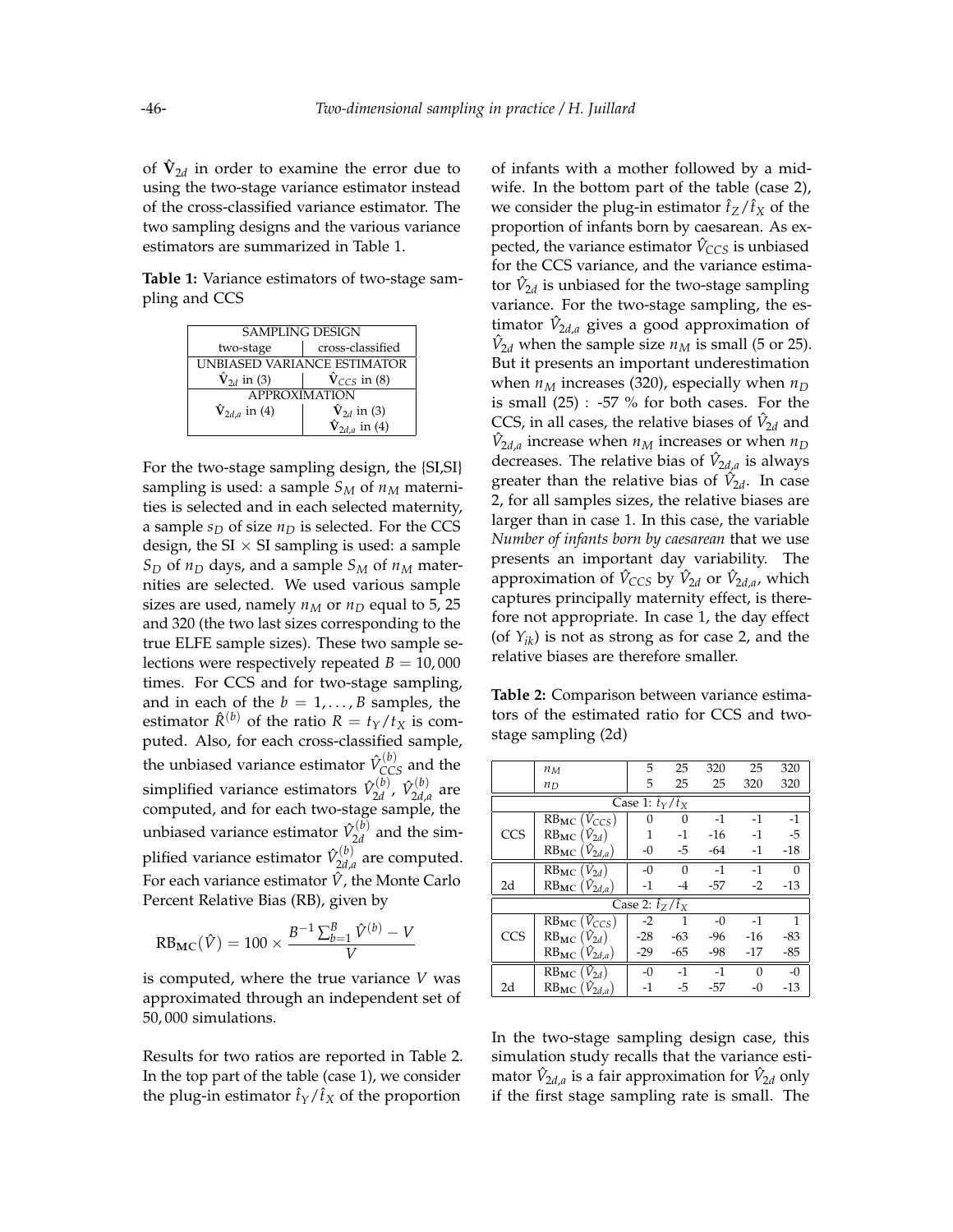results also indicate that it seems hazardous to approximate a CCS variance estimator by a two-stage sampling variance estimator with a first stage on the maternity population. The behaviour of this simplified estimator depends on the importance of the day effect contained in the interest variable, and also depends on the sample sizes. In the ELFE case ( $n<sub>M</sub> = 320$ ) and  $n_D = 25$ ), the underestimation is very high and its use is therefore not recommended. In [Juillard et al.](#page-11-6) [\(2016\)](#page-11-6), some alternative variance estimators are studied and proposed for a CCS design.

All the results of this paper are reproducible using the supplementary files which contain data and programming codes.

# **Acknowledgements**

I thank Guillaume Chauvet and Anne Ruiz-Gazen for their help.

# **References**

- <span id="page-11-14"></span>Aragon, Y. and Ruiz-Gazen, A. (2004). Utilisation des procédures sas dans l'enseignement des sondages. In Dunod, editor, *Echantillonnage et méthodes d'enquêtes*.
- <span id="page-11-1"></span>Bellhouse, D. (1981). Spatial sampling in the presence of a trend. *Journal of Statistical Planning and Inference*, 5:365–375.
- <span id="page-11-3"></span>Dalén, J. and Ohlsson, E. (1995). Variance estimation in the swedish consumer price indexy. *Journal of Business & Economic Statistics*, 13(3):347–356.
- <span id="page-11-12"></span>Deville, J.-C. (1999). Variance estimation for complex statistics and estimators: Linearization and residual techniques. *Survey Methodology*, 25(2):193–203.
- <span id="page-11-6"></span>Juillard, H., Chauvet, G., and Ruiz-Gazen, A. (2016). Estimation under cross-classified sampling with application to a chilhood survey. *to appear in Journal of the American Statistical Association*.
- <span id="page-11-13"></span>Lumley, T. (2014). survey: analysis of complex survey samples. R package version 3.30.
- <span id="page-11-2"></span>Ohlsson, E. (1996). Cross-classified sampling. *Journal of Official Statistics*, 12(3):241–251.
- <span id="page-11-8"></span>R Core Team (2015). *R: A Language and Environment for Statistical Computing*. R Foundation for Statistical Computing, Vienna, Austria.
- <span id="page-11-4"></span>Särndal, C.-E., Swensson, B., and Wretman, J. (1992). *Model Assisted Survey Sampling*. Springer-Verlag, New York.
- <span id="page-11-9"></span>SAS Institute Inc. (2015). *SAS/STAT* <sup>R</sup> *14.1 User's Guide*. Cary, NC.
- <span id="page-11-5"></span>Skinner, C. (2015). Cross-classified sampling: some estimation theory. *Statistics and Probability Letters*, 104:163–168.
- <span id="page-11-10"></span>StataCorp. (2013). *Stata Statistical Software: Release 13*. StataCorp LP, College Station, TX.
- <span id="page-11-11"></span>Tillé, Y. and Matei, A. (2015). *sampling: Survey Sampling*. R package version 2.7.
- <span id="page-11-0"></span>Vos, J. (1964). Sampling in space and time. *Review of the International Statistical Institute*, 32(3):226–241.
- <span id="page-11-7"></span>Wilkerson, M. (1957). Sampling error in the consumer price index. *Journal of the American Statistical Association*, 62(319):899–914.

Correspondence: [helene.juillard@ined.fr.](mailto:helene.juillard@ined.fr)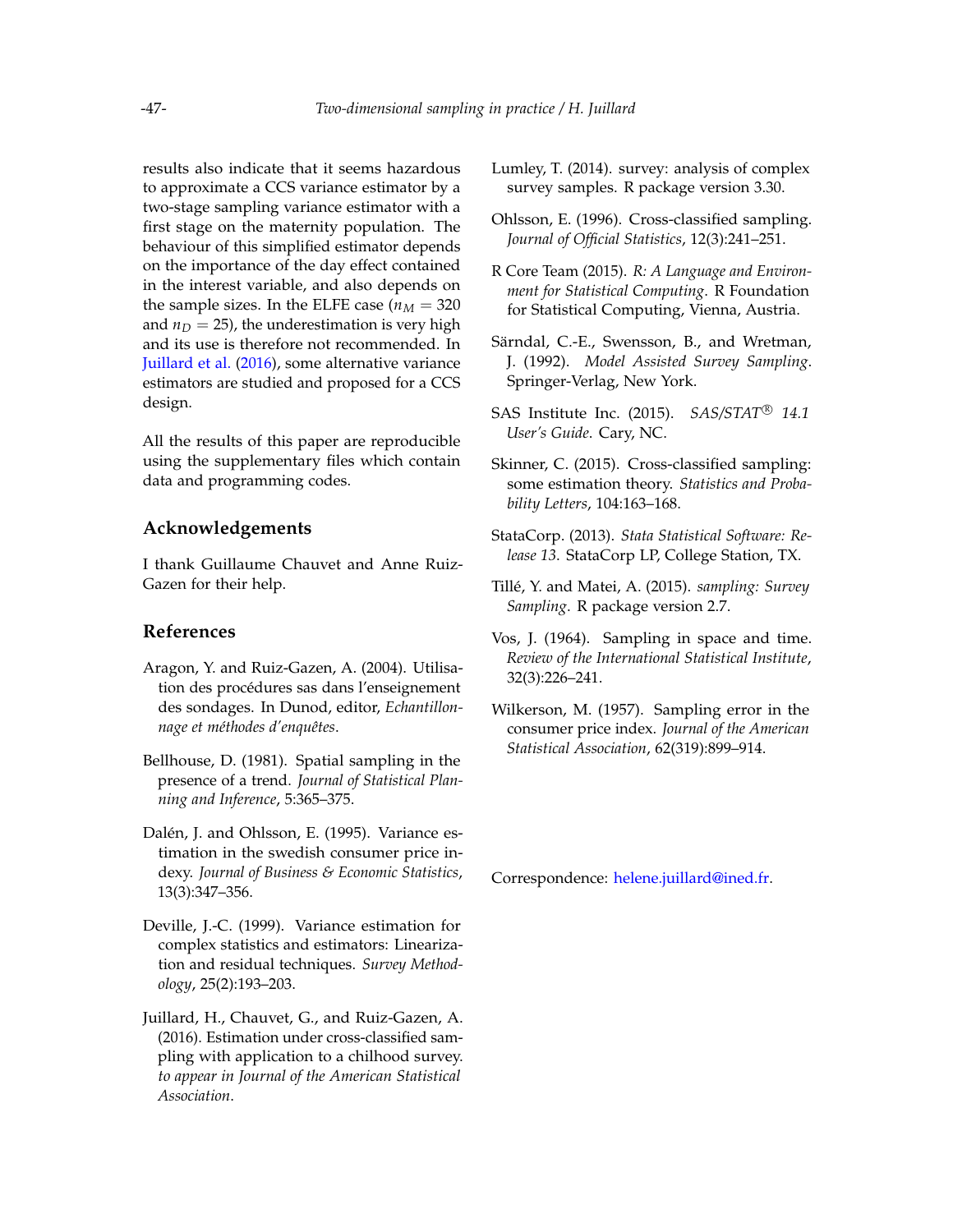# **6. Appendix**

#### <span id="page-12-0"></span>*6.1. Models used to generate the variables*

In the dataset delivered with this article, the count variable *Xik* is randomly generated by a Poisson distribution with parameter *Pik*, generated according to the model

<span id="page-12-3"></span>
$$
200 + \sigma_1 U_i + \sigma_2 V_k + \sigma_3 W_{ik} \tag{9}
$$

where *U<sup>i</sup>* , *V<sup>k</sup>* and *Wik* are independently generated with a distribution  $N(0, 1)$  and with  $\sigma_1 = 2$  and  $\sigma_2 = \sigma_3 = 0.2$ .

Conditionally to the value of *xik*, the variable  $Y_{ik}$  (respectively  $Z_{ik}$ ) is a binomial variable of parameters  $x_{ik}$  and  $p_{ik}^Y$  (respectively  $p_{ik}^Z$ ). The probabilities  $p_{ik}^Y$  and respectively  $p_{ik}^Z$  are dependent on *i* and *k*:

$$
p_{ik}^Y = \frac{e^{\beta A_{ik}}}{1 + e^{\beta A_{ik}}}
$$

$$
p_{ik}^Z = \frac{e^{\beta B_{ik}}}{1 + e^{\beta B_{ik}}}
$$

where the variable  $A_{ik}$  (respectively  $B_{ik}$ ) is generated according to the model [\(9\)](#page-12-3) with  $\sigma_1 = \sigma_2 = \sigma_3 = 0.2$  (respectively  $\sigma_2 = 2$ ,  $\sigma_1 = \sigma_3 = 0.2$ ) and  $\beta$  is chosen in order to the average probability is 0.3.

## <span id="page-12-2"></span>*6.2. Term by term variance estimation for twostage sampling*

The variance in [\(1\)](#page-4-0) may be unbiasedly estimated term by term by

$$
\mathbf{\hat{V}}_{2d} (\hat{t}_Y) = \mathbf{\hat{V}}_{PSU} (\hat{t}_Y) + \mathbf{\hat{V}}_{SSU} (\hat{t}_Y)
$$

where

<span id="page-12-1"></span>
$$
\hat{\mathbf{V}}_{PSU}(\hat{t}_{Y}) = \hat{\mathbf{V}}_{PSU}^{1}(\hat{t}_{Y}) - \hat{\mathbf{V}}_{PSU}^{2}(\hat{t}_{Y}),
$$
\n
$$
\hat{\mathbf{V}}_{SSU}(\hat{t}_{Y}) = \left(\frac{N_{M}}{n_{M}}\right)^{2} \sum_{u_{i} \in S_{M}} N_{i}^{2} \left(\frac{1}{n_{i}} - \frac{1}{N_{i}}\right) s_{Y_{io}}^{2}
$$
\n
$$
\hat{\mathbf{V}}_{PSU}^{1}(\hat{t}_{Y}) = N_{M}^{2} \left(\frac{1}{n_{M}} - \frac{1}{N_{M}}\right) s_{Y_{io}}^{2},
$$
\n
$$
\hat{\mathbf{V}}_{PSU}^{2}(\hat{t}_{Y}) = \frac{N_{M}^{2}}{n_{M}} \left(\frac{1}{n_{M}} - \frac{1}{N_{M}}\right)
$$
\n
$$
\sum_{u_{i} \in S_{M}} N_{i}^{2} \left(\frac{1}{n_{i}} - \frac{1}{N_{i}}\right) s_{Y_{io}}^{2}.
$$

# *6.3. Analogy between two-stage sampling and one-way ANOVA: formula details*

Analysis of variance (ANOVA) uses the partitioning of sums of squared deviations. For one-way ANOVA, the total sum of squares  $SS_T = \sum_{u_i \in U_M} \sum_{k \in u_i} (Y_{ik} - \bar{Y}_{\bullet \bullet})^2$  may be written as

$$
SS_T = SS_M + SS_E.
$$

We have

$$
SS_M = \sum_{u_i \in U_M} \sum_{k \in u_i} (\bar{Y}_{i\bullet} - \bar{Y}_{\bullet\bullet})^2
$$

the explained sum of squares (a.k.a. the sum of squares between classes), where  $\bar{Y}_{\bullet \bullet}$  =  $N^{-1}$   $\sum_{u_i \in U_M}$   $\sum_{k \in u_i} Y_{ik}$  is the population mean and  $\bar{Y}_{i\bullet} = N_i^{-1} \sum_{k \in u_i} Y_{ik}$  is the mean inside the Primary Sampling Unit *u<sup>i</sup>* . Also,

$$
SS_E = \sum_{u_i \in U_M} \sum_{k \in u_i} (Y_{ik} - \bar{Y}_{i\bullet})^2
$$

denotes the residual sum of squares (a.k.a. sum of squares within classes).

In what follows, the factor, which is the categorical variable used to explain *Y*, is the belonging to one particular PSU *u<sup>i</sup>* (*N<sup>M</sup>* modalities). The total number of cases is  $N = \sum_{u_i \in U_M} N_i$ . We consider the {SI,SI} sampling case, and assume for simplicity that all the PSUs are of the same size  $N_i = N_D$ , and that the same sample size  $n_i = n_D$  is used inside any selected PSU. In this case, we have

$$
SS_M = \frac{N_M - 1}{N_D} S_{Y_{\circ}}^2
$$
  

$$
SS_E = (N_D - 1) \sum_{u_i \in U_M} S_{Y_{\circ}}^2.
$$

Now, we use ANOVA on the sample  $S_M \times S_D$ . The total number of cases is  $n = n_M \times n_D$ , and we denote

$$
ss_T = \sum_{u_i \in S_M} \sum_{k \in S_i} \left( Y_{ik} - \hat{Y}_{\bullet \bullet} \right)^2
$$
  
=  $ss_M + ss_E$ ,